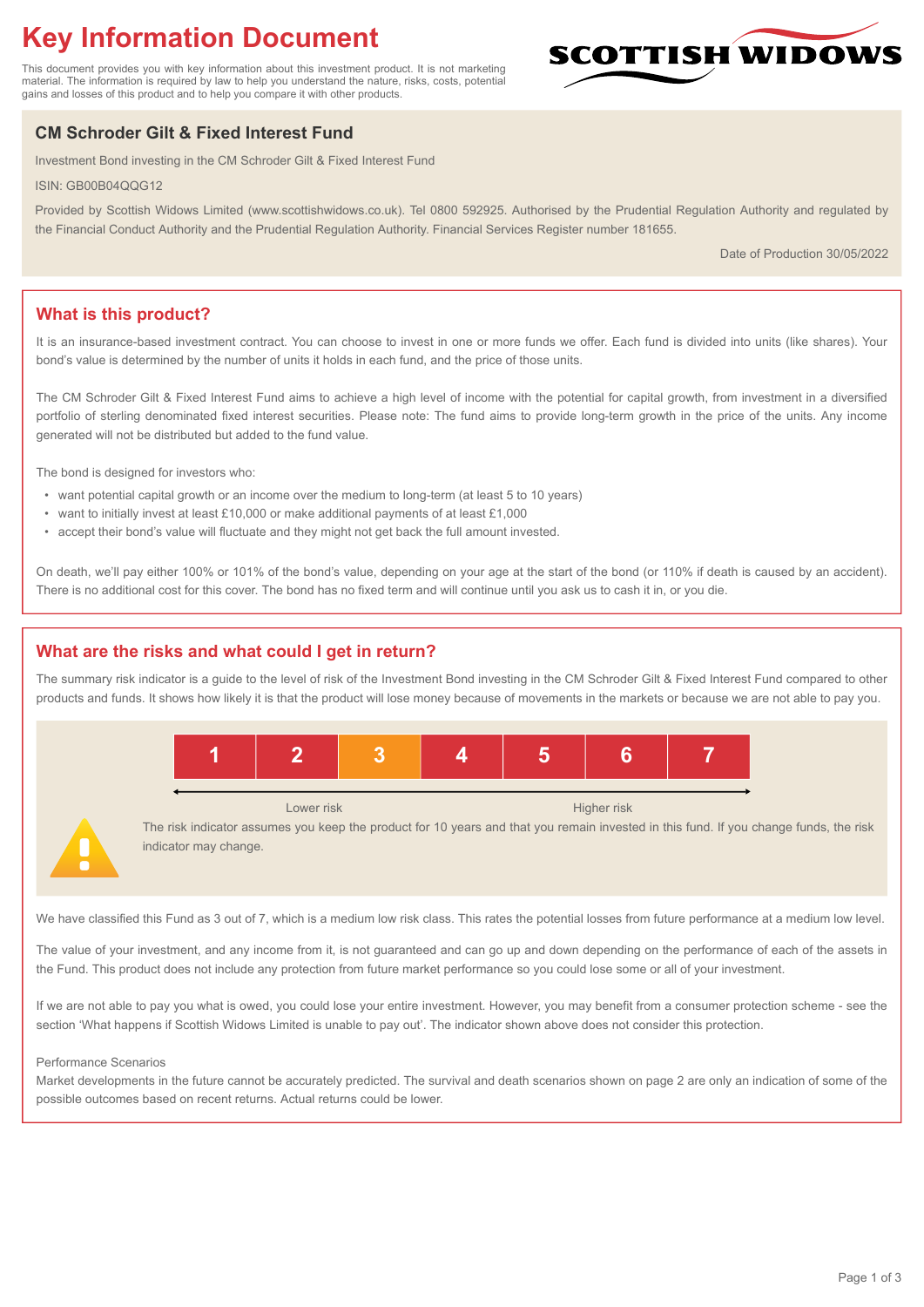

#### **What are the risks and what could I get in return? (continued)**

This table shows the money you could get back over the next 10 years, under different scenarios, assuming that you invest £10,000. The figures below assume no withdrawals are taken and do not allow for any Large Fund Bonus which may apply. The scenarios shown illustrate how your investment could perform. You can compare them with the scenarios of other products. The scenarios presented are an estimate of future performance based on evidence from the past on how the value of this investment varies, and are not an exact indicator. What you get will vary depending on how the market performs and how long you keep the investment. The stress scenario shows what you might get back in extreme market circumstances, and it does not take into account the situation where we are not able to pay you. The death scenario assumes investments perform in line with the moderate scenario.

The figures shown include all the costs of the product itself, but may not include all the costs that you pay to your adviser. The figures do not take into account your personal tax situation, which may also affect how much you get back. Before deciding to invest, you should read the Additional Information Document for more information on the risks and what you might get back. See page 2 for information on how the performance scenarios are calculated.

| <b>Investment £10,000</b> |                                                    |           |          |                                             |  |  |
|---------------------------|----------------------------------------------------|-----------|----------|---------------------------------------------|--|--|
|                           |                                                    | 1 year    | 5 years  | 10 years<br>(Recommended<br>holding period) |  |  |
| <b>Survival Scenarios</b> |                                                    |           |          |                                             |  |  |
| <b>Stress scenario</b>    | £4,781<br>What you might get back after costs      |           | £6,620   | £5,506                                      |  |  |
|                           | Average return each year                           | $-52.19%$ | $-7.92%$ | $-5.79%$                                    |  |  |
| Unfavourable scenario     | What you might get back after costs<br>£8,775      |           | £7,135   | £5,888                                      |  |  |
|                           | Average return each year                           | $-12.25%$ | $-6.53%$ | $-5.16%$                                    |  |  |
| Moderate scenario         | What you might get back after costs                | £9,768    | £9,070   | £8,267                                      |  |  |
|                           | Average return each year                           | $-2.32%$  | $-1.93%$ | $-1.89%$                                    |  |  |
| Favourable scenario       | What you might get back after costs                | £10,871   | £11,526  | £11,603                                     |  |  |
| Average return each year  |                                                    | 8.71%     | 2.88%    | 1.50%                                       |  |  |
| <b>Death scenarios</b>    |                                                    |           |          |                                             |  |  |
| Insured event             | What your beneficiaries might get back after costs | £9,866    | £9.160   | £8,349                                      |  |  |

#### **What happens if Scottish Widows is unable to pay out?**

Your Plan is fully covered by the Financial Services Compensation Scheme. More information about compensation arrangements is available from the Financial Services Compensation Scheme, who can be contacted on 0800 678 1100 or 0207 741 4100 or via their website at www.fscs.org.uk

#### **What are the costs?**

The Reduction in Yield (RIY) shows what impact the total costs you pay will have on the investment return you might get. The total costs take into account one-off, ongoing and incidental costs. The amounts shown here are the cumulative costs of the product itself, for three different holding periods. The monetary figures shown assume you invest £10,000 and investments perform in line with the moderate scenario. The figures are estimates and may change in the future. The person selling you or advising you about this product may charge you other costs. If so, this person will provide you with information about these costs, and show you the impact that all costs will have on your investment over time.

| Investment £10,000              |                             |                              |                            |  |  |  |
|---------------------------------|-----------------------------|------------------------------|----------------------------|--|--|--|
| <b>Scenarios</b>                | If you cash in after 1 year | If you cash in after 5 years | If you cash in at 10 years |  |  |  |
| Total costs                     | £191                        | £709                         | £1,267                     |  |  |  |
| Impact on return (RIY) per year | 1.93%                       | 1.54%                        | 1.49%                      |  |  |  |